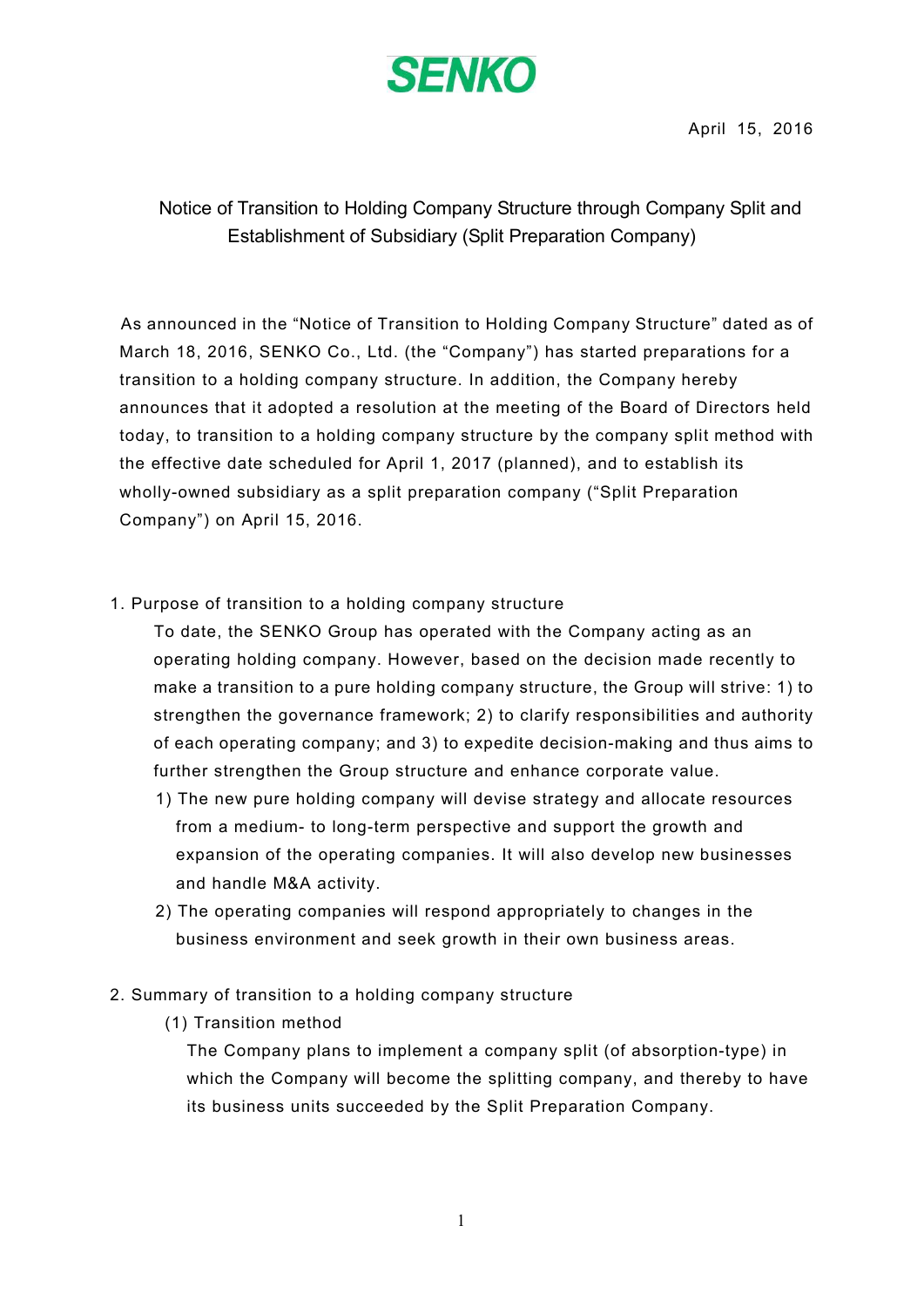

(2) Schedule of company split

Meeting of the Board of Directors approving the establishment of the Split Preparation Company **April 15, 2016** Establishment of the Split Preparation Company April 15, 2016 Meeting of the Board of Directors to approve the absorption-type company split contract and a split contract and a split contract and a split contract a split contract a split  $\mathsf{M}$ ay 13, 2016 (planned) Concluding of the absorption-type company split contract May 13, 2016 (planned) Ordinary General Shareholders' Meeting to approve the absorption-type company split contract Company split contract Late June, 2016 (planned) Effective date of the absorption-type company split

April 1, 2017 (planned)

| (1) Name               | SENKO Split Preparation Co., Ltd.                  |                                              |
|------------------------|----------------------------------------------------|----------------------------------------------|
| (2) Address            | 1-1-30-1500, Oyodo Naka, Kita-ku, Osaka, 531-6115, |                                              |
|                        | Japan                                              |                                              |
| (3) Representative     | Yasuhisa Fukuda                                    |                                              |
| (4) Detailed business  | Distribution and other businesses                  |                                              |
| (5) Capital stock      | 10 million yen                                     |                                              |
| $(6)$ Date of          | April 15, 2016                                     |                                              |
| establishment          |                                                    |                                              |
| (7) Shares outstanding | 200 shares                                         |                                              |
| (8) Closing date       | March 31                                           |                                              |
| (9) Major shareholders | <b>SENKO Co., Ltd.: 100%</b>                       |                                              |
| and shareholding       |                                                    |                                              |
| ratios                 |                                                    |                                              |
| (10) Relationship      | Capital                                            | The Split Preparation Company is established |
| between the listed     | relationship                                       | as a wholly-owned subsidiary of the Company. |
| company and the        | Personal                                           | The Company dispatches its directors to the  |
| company outlined       | relationship                                       | Split Preparation Company.                   |
| in this table          | <b>Business</b>                                    | Since the Split Preparation Company has not  |
|                        | relationship                                       | started operating, it has no business        |
|                        |                                                    | relationship with the Company.               |

3. Overview of the Split Preparation Company